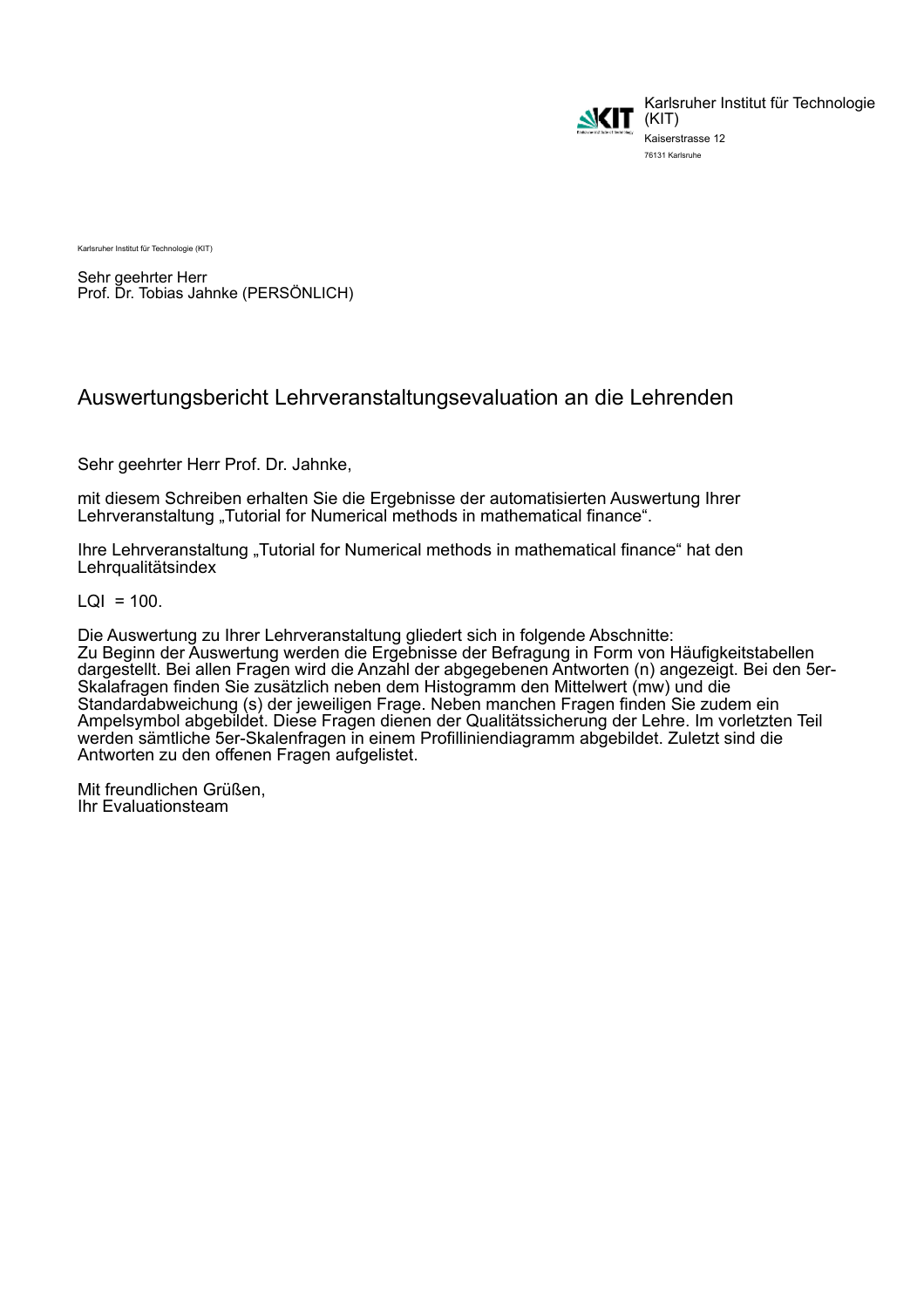**NKIT** 

## Prof. Dr. Tobias Jahnke Tutorial for Numerical methods in mathematical finance (0107900) Erfasste Fragebögen = 14

Periode: WS16/17

|                                                                                  |                                               | Auswertungsteil der geschlossenen Fragen                                                                                                                                                                                                                       |                                                |                                                                          |                    |                                                                        |                                                                             |
|----------------------------------------------------------------------------------|-----------------------------------------------|----------------------------------------------------------------------------------------------------------------------------------------------------------------------------------------------------------------------------------------------------------------|------------------------------------------------|--------------------------------------------------------------------------|--------------------|------------------------------------------------------------------------|-----------------------------------------------------------------------------|
| Legende<br>Fragetext                                                             | Relative Häufigkeiten der Antworten Std.-Abw. | 25%<br>Linker Pol<br>Skala                                                                                                                                                                                                                                     | Mittelwert<br>0%<br>50%<br>$\overline{2}$<br>3 | 0%<br>25%<br>5<br>Histogramm                                             |                    | Rechter Pol<br>띩                                                       | n=Anzahl<br>mw=Mittelwert<br>s=Std.-Abw.<br>E.=Enthaltung<br>Qualitätsindex |
| Erklärung der Ampelsymbole                                                       | Der Mittelwert liegt unterhalb                |                                                                                                                                                                                                                                                                |                                                | Der Mittelwert liegt im<br>i Toleranzbereich der<br>Qualitätsrichtlinie. |                    | 9                                                                      | Der Mittelwert liegt innerhalb<br>der Qualitätsrichtlinie.                  |
| 1. Questions relating to Exercises                                               |                                               |                                                                                                                                                                                                                                                                |                                                |                                                                          |                    |                                                                        |                                                                             |
| 1.1)<br>My commitment to this course is reflected by: (multiple choice)          |                                               | Regular attendance<br>Constant taking of notes<br>Active contributions<br>Regular studying at home<br>Study group attendance<br>Reading of the recommended literature<br>Work through scripts/materials<br>Tutorial / exercise attendance<br>Internet research |                                                |                                                                          |                    | 100%<br>71.4%<br>35.7%<br>28.6%<br>14.3%<br>0%<br>64.3%<br>42.9%<br>0% | $n = 14$                                                                    |
| 1.2)<br>How do you assess the participation of your<br>colleagues in the course? |                                               | very intensive                                                                                                                                                                                                                                                 | 21,4%<br>$\mathbf{1}$                          | 57,1% 21,4%<br>2<br>3                                                    | 0%<br>0%<br>5<br>4 | very small                                                             | $n = 14$<br>$mw=2$<br>$s = 0,68$                                            |
| <sup>1.3)</sup> How much do you enjoy attending this course?                     |                                               | very much                                                                                                                                                                                                                                                      |                                                | 57,1% 28,6% 14,3%<br>$\overline{2}$                                      | 0%<br>0%<br>5      | not at all                                                             | n=14<br>$mw = 1,57$<br>$s = 0,76$                                           |
| <sup>1.4)</sup> Why do you attend this course?                                   |                                               |                                                                                                                                                                                                                                                                |                                                |                                                                          |                    |                                                                        |                                                                             |
|                                                                                  | Compulsory / optional compulsory course       | Personal interest<br>For repetition / specialization<br>Studium Generale                                                                                                                                                                                       |                                                |                                                                          |                    | 71.4%<br>57.1%<br>0%<br>0%                                             | $n = 14$                                                                    |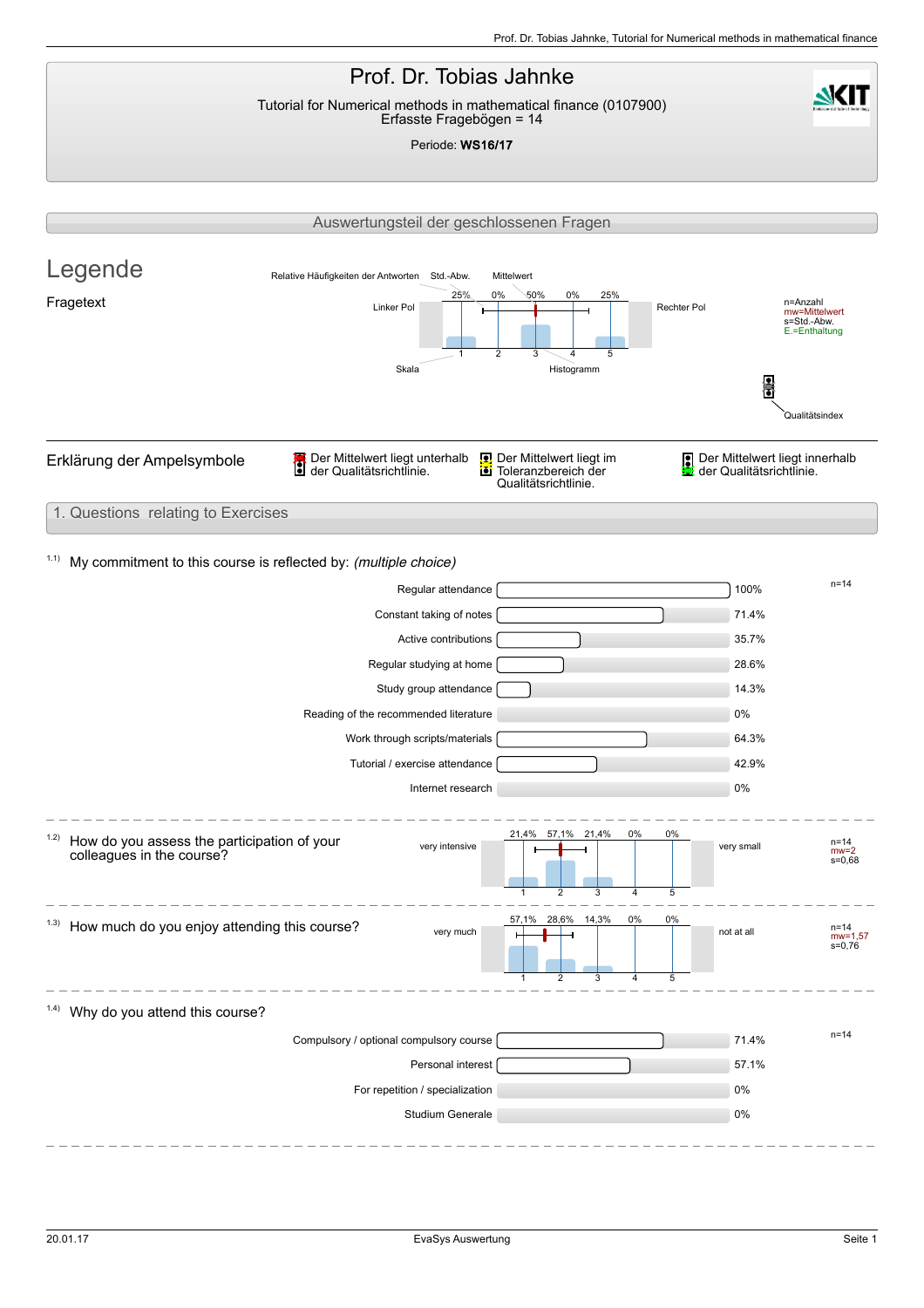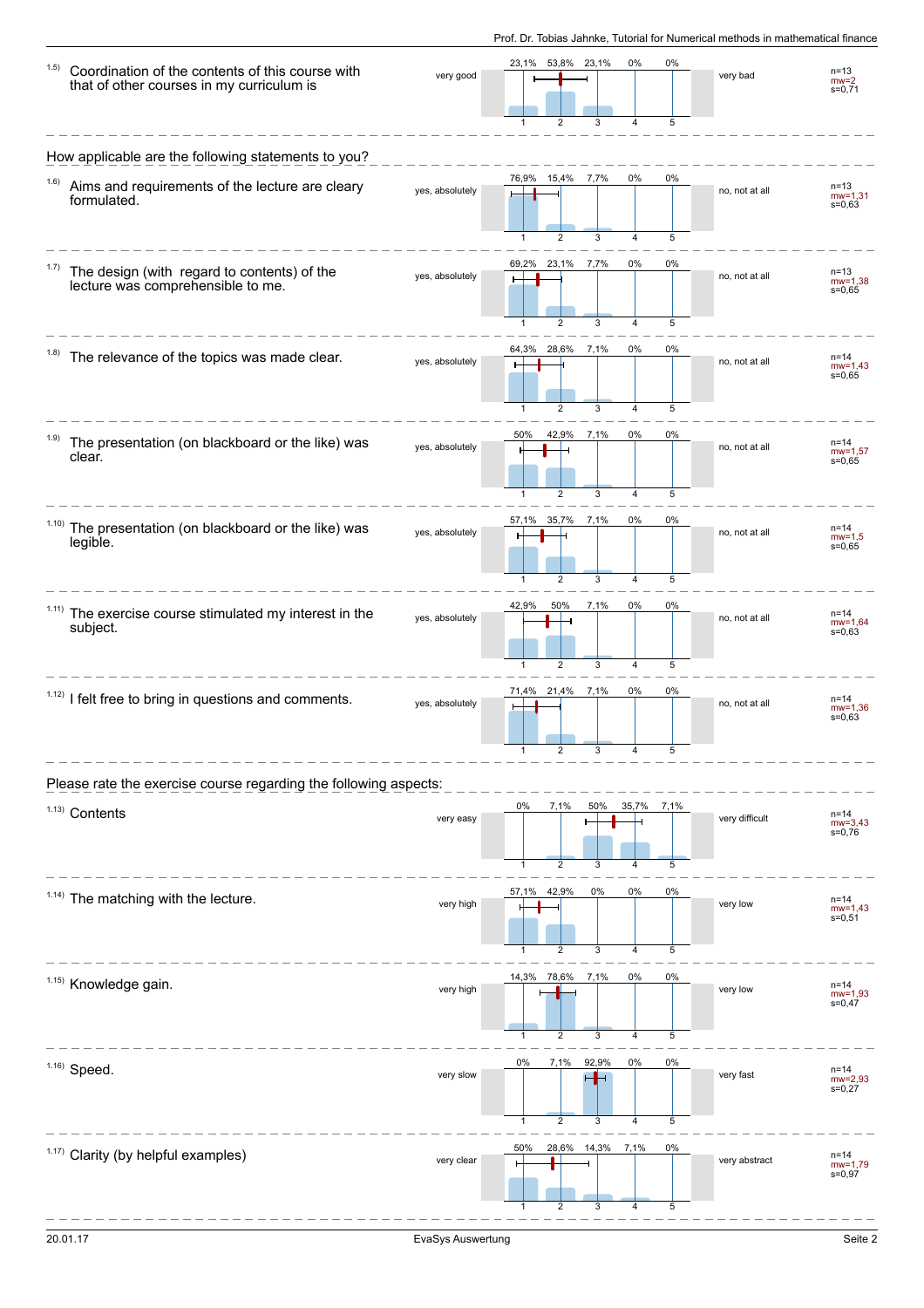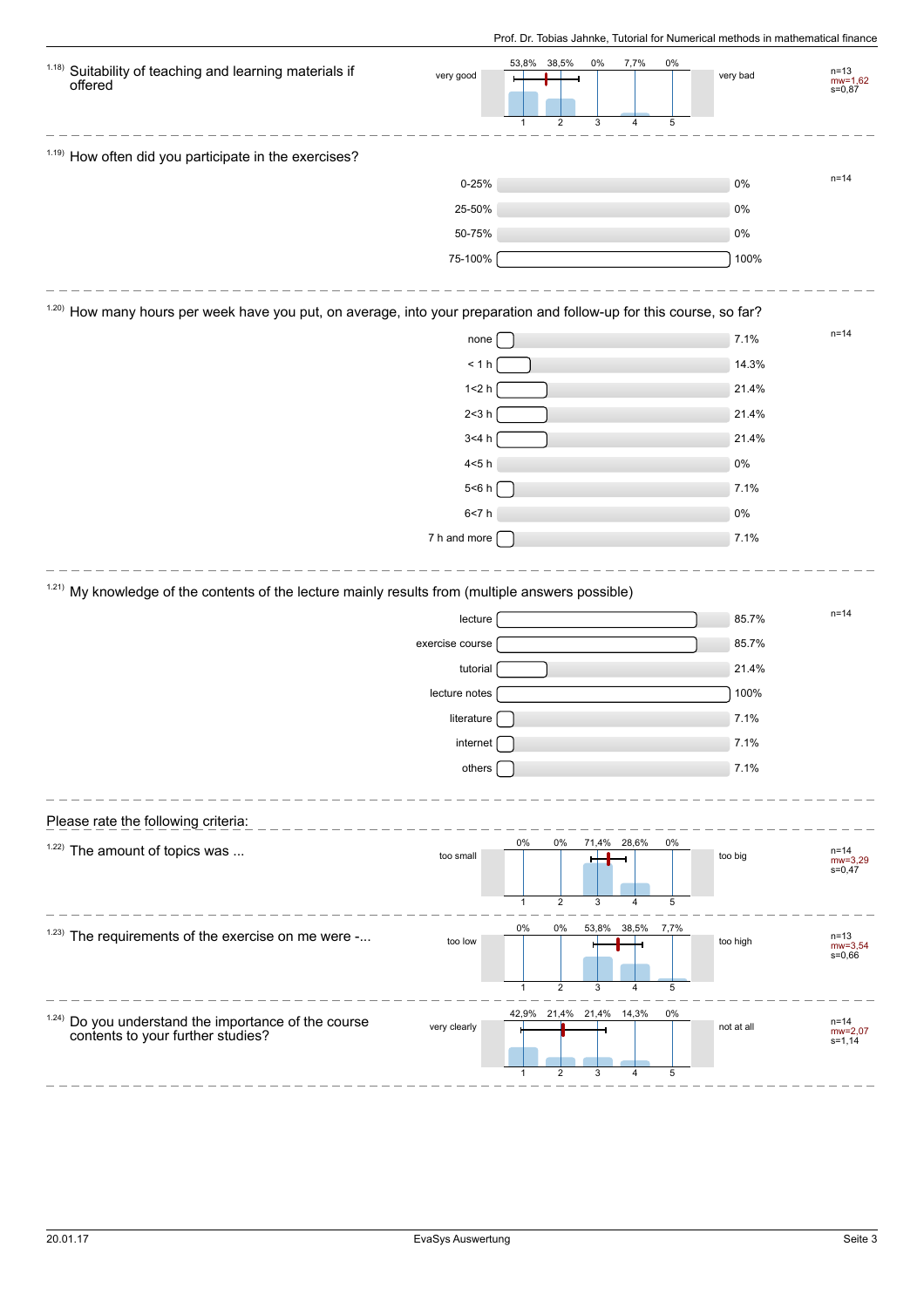| 1.25) The course enhances (multiple choice)                                                    |                               |                                                               |                                             |                |                                        |  |  |  |  |  |
|------------------------------------------------------------------------------------------------|-------------------------------|---------------------------------------------------------------|---------------------------------------------|----------------|----------------------------------------|--|--|--|--|--|
|                                                                                                | my practical competences      |                                                               |                                             | 42.9%          | $n = 14$                               |  |  |  |  |  |
| transfer and application of the lessons learned to other contexts                              |                               |                                                               |                                             | 64.3%          |                                        |  |  |  |  |  |
|                                                                                                | my analytical capacities      |                                                               |                                             | 64.3%          |                                        |  |  |  |  |  |
|                                                                                                | my own initiative             |                                                               |                                             | 14.3%          |                                        |  |  |  |  |  |
|                                                                                                | my capacity to cooperate      |                                                               |                                             | 35.7%          |                                        |  |  |  |  |  |
|                                                                                                | my independent working skills |                                                               |                                             | 50%            |                                        |  |  |  |  |  |
| $1.26$ ) I learn a lot during this course                                                      | completely true               | 64,3%<br>28,6% 7,1%<br>$\overline{2}$<br>3                    | 0%<br>0%<br>4<br>5                          | not at all     | n=14<br>Ω<br>$mw = 1,43$<br>$s = 0,65$ |  |  |  |  |  |
| 1.27)<br>Does the lecturer point out the connection<br>between theory and practice?            | very strongly                 | 21,4% 42,9% 21,4% 7,1%<br>$\overline{2}$<br>3<br>$\mathbf{1}$ | 7,1%<br>5<br>4                              | not at all     | $n = 14$<br>$mv = 2,36$<br>s=1,15      |  |  |  |  |  |
| 2. Questions concerning room conditions                                                        |                               |                                                               |                                             |                |                                        |  |  |  |  |  |
| 2.1)<br>The size of the room in comparison to the number<br>of course participants is          | Appropriate                   | 100%<br>0%<br>$\overline{2}$<br>$\mathbf{1}$                  | 0%<br>0%<br>0%<br>3<br>5<br>4               | Inappropriate  | $n = 13$<br>$mw = 1$<br>$s = 0$        |  |  |  |  |  |
| <sup>2.2)</sup> The acoustics in this room is                                                  | Very good                     | 100%<br>0%<br>$\overline{2}$<br>1                             | 0%<br>0%<br>0%<br>3<br>$\overline{4}$<br>5  | Very bad       | $n = 13$<br>$mw = 1$<br>$s=0$          |  |  |  |  |  |
| <sup>2.3)</sup> View conditions in this room are                                               | Very good                     | 40%<br>60%<br>2<br>1                                          | 0%<br>0%<br>0%<br>3<br>$\overline{4}$<br>5  | Very bad       | $n = 10$<br>$mw=1,4$<br>$s = 0.52$     |  |  |  |  |  |
| 3. Questions concerning the homework assignments                                               |                               |                                                               |                                             |                |                                        |  |  |  |  |  |
|                                                                                                |                               |                                                               |                                             |                |                                        |  |  |  |  |  |
| Did you hand in homework assignments for this exercise?                                        |                               |                                                               |                                             |                |                                        |  |  |  |  |  |
|                                                                                                | yes                           |                                                               |                                             | 33.3%          | $n = 12$                               |  |  |  |  |  |
|                                                                                                | no                            |                                                               |                                             | 66.7%          |                                        |  |  |  |  |  |
| If you did not hand in homework assignments for this exercise please proceed with question 4.1 |                               |                                                               |                                             |                |                                        |  |  |  |  |  |
| How applicable are the following statements to you?                                            |                               | 100%<br>0%                                                    | 0%<br>0%<br>0%                              |                |                                        |  |  |  |  |  |
| 3.2) The problems matched the lecture.                                                         | yes, absolutely               | $\overline{2}$<br>$\mathbf{1}$                                | 5<br>3<br>$\overline{4}$                    | no, not at all | n=6<br>$mw = 1$<br>s=0                 |  |  |  |  |  |
| 3.3)<br>The problems helped me very much to<br>understand the topics of the lecture.           | yes, absolutely               | 16,7% 83,3%<br>2<br>$\mathbf{1}$                              | 0%<br>0%<br>0%<br>3<br>$\overline{4}$<br>5  | no, not at all | n=6<br>$mw = 1,83$<br>$s = 0,41$       |  |  |  |  |  |
| In general, the corrections of the problems were<br>made very carefully.                       | yes, absolutely               | 25%<br>25%<br>2                                               | 50%<br>0%<br>0%<br>5<br>3<br>$\overline{4}$ | no, not at all | $n=4$<br>$mw = 2,25$<br>$s = 0,96$     |  |  |  |  |  |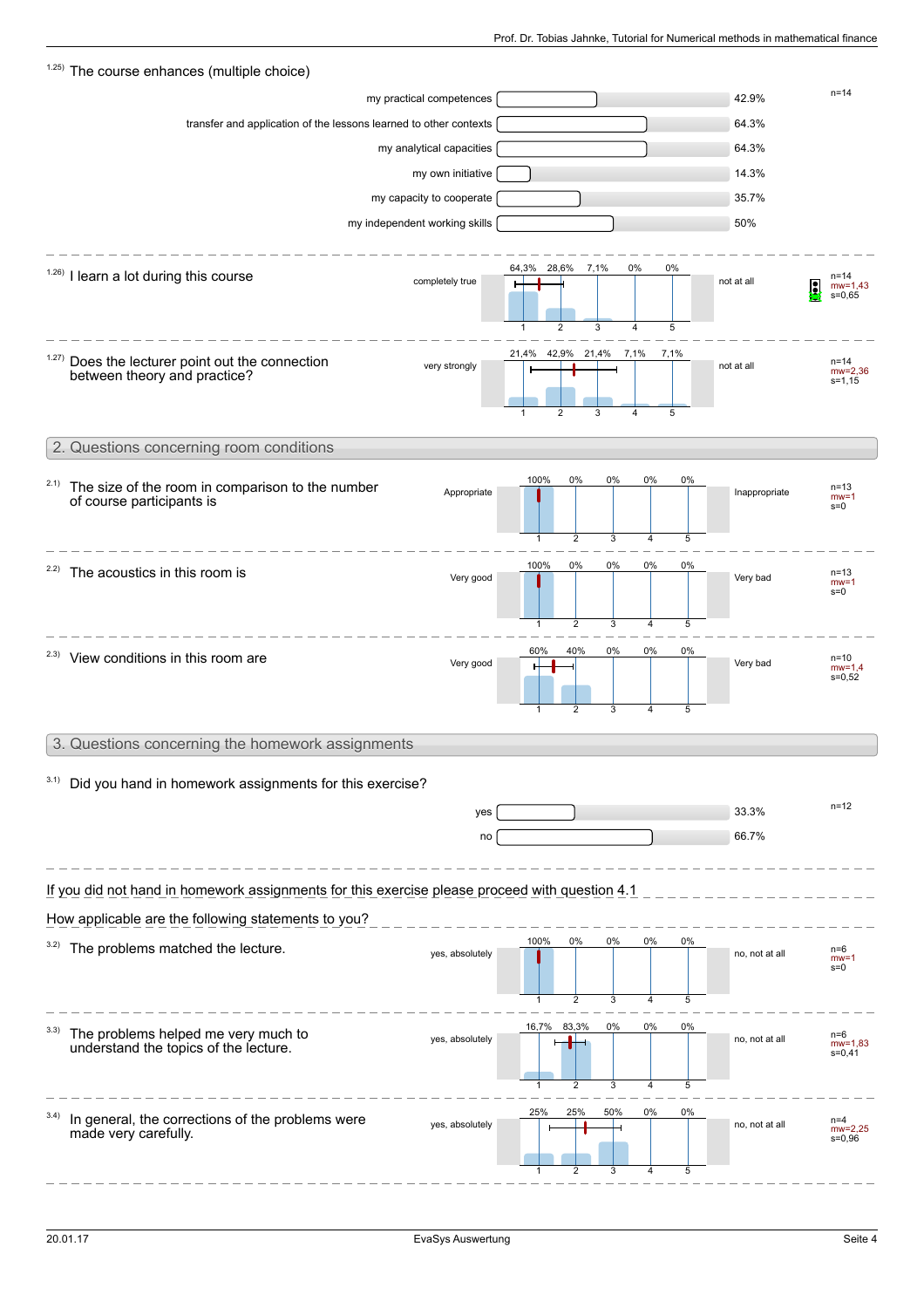| 3.5)<br>The comments of the corrections were very<br>helpful.                                                     | yes, absolutely             | 66,7%<br>33,3%                                                    | 0%             | 0%<br>0%                     | no, not at all | $n=3$<br>$mw = 1,33$<br>$s = 0,58$ |
|-------------------------------------------------------------------------------------------------------------------|-----------------------------|-------------------------------------------------------------------|----------------|------------------------------|----------------|------------------------------------|
| In general, I found the grading<br>3.6)                                                                           | too mild                    | $\overline{2}$<br>$\mathbf{1}$<br>0%<br>0%<br>$\overline{c}$<br>1 | 3<br>100%<br>3 | 4<br>5<br>0%<br>0%<br>5<br>4 | too strict     | $n=2$<br>$mw=3$<br>$s=0$           |
| 3.7)<br>How big was the portion of the problems solved by myself?                                                 |                             |                                                                   |                |                              |                |                                    |
|                                                                                                                   | $0 - 25%$                   |                                                                   |                |                              | 16.7%          | $n=6$                              |
|                                                                                                                   | 25-50%                      |                                                                   |                |                              | 0%             |                                    |
|                                                                                                                   | 50-75%                      |                                                                   |                |                              | 0%             |                                    |
|                                                                                                                   | 75-100%                     |                                                                   |                |                              | 83.3%          |                                    |
| 4. Questions relating to the studies                                                                              |                             |                                                                   |                |                              |                |                                    |
| 4.1) Current study course:                                                                                        |                             |                                                                   |                |                              |                |                                    |
|                                                                                                                   | <b>Bachelor Mathematics</b> |                                                                   |                |                              | 23.1%          | $n=13$                             |
|                                                                                                                   | <b>Master Mathematics</b>   |                                                                   |                |                              | 23.1%          |                                    |
|                                                                                                                   | Master Economathematics     |                                                                   |                |                              | 53.8%          |                                    |
|                                                                                                                   | Master TeMa                 |                                                                   |                |                              | 0%             |                                    |
|                                                                                                                   | Teaching degree             |                                                                   |                |                              | 0%             |                                    |
|                                                                                                                   | Diploma Mathematics         |                                                                   |                |                              | 0%             |                                    |
|                                                                                                                   | Diploma Economathematics    |                                                                   |                |                              | 0%             |                                    |
|                                                                                                                   | Diploma TeMa                |                                                                   |                |                              | 0%             |                                    |
|                                                                                                                   | other                       |                                                                   |                |                              | 0%             |                                    |
| 4.2)<br>What is your semester?                                                                                    |                             |                                                                   |                |                              |                |                                    |
|                                                                                                                   | $1 - 2$                     |                                                                   |                |                              | 42.9%          | $n = 14$                           |
|                                                                                                                   | $3 - 4$                     |                                                                   |                |                              | 28.6%          |                                    |
|                                                                                                                   | $5-6$                       |                                                                   |                |                              | $0\%$          |                                    |
|                                                                                                                   | $7 - 8$                     |                                                                   |                |                              | 21.4%          |                                    |
|                                                                                                                   | $8<$                        |                                                                   |                |                              | 7.1%           |                                    |
| Did you attend one or several of the following prep or in-depth courses? (multiple answers are permitted)<br>4.3) |                             |                                                                   |                |                              |                |                                    |
|                                                                                                                   | prep course mathematics     |                                                                   |                |                              | 28.6%          | $n = 14$                           |
|                                                                                                                   | MINT-Kolleg courses         |                                                                   |                |                              | 7.1%           |                                    |
|                                                                                                                   | none                        |                                                                   |                |                              | 64.3%          |                                    |
| 5. Comments                                                                                                       |                             |                                                                   |                |                              |                |                                    |
| Anonymity cannot be guaranted for handwritten comments. Please, disguise your writting style, if necessary.       |                             |                                                                   |                |                              |                |                                    |
| 6. Monitoring                                                                                                     |                             |                                                                   |                |                              |                |                                    |
|                                                                                                                   |                             | 78,6% 21,4%                                                       | 0%<br>0%       | $0\%$                        |                |                                    |

 $6.1)$  Please rate the course as a whole

1

2

3

very good **very bad** very bad new york of the set of the set of the set of the set of the set of the set of the set of the set of the set of the set of the set of the set of the set of the set of the set of the set of the

4

5

mw=1,21 s=0,43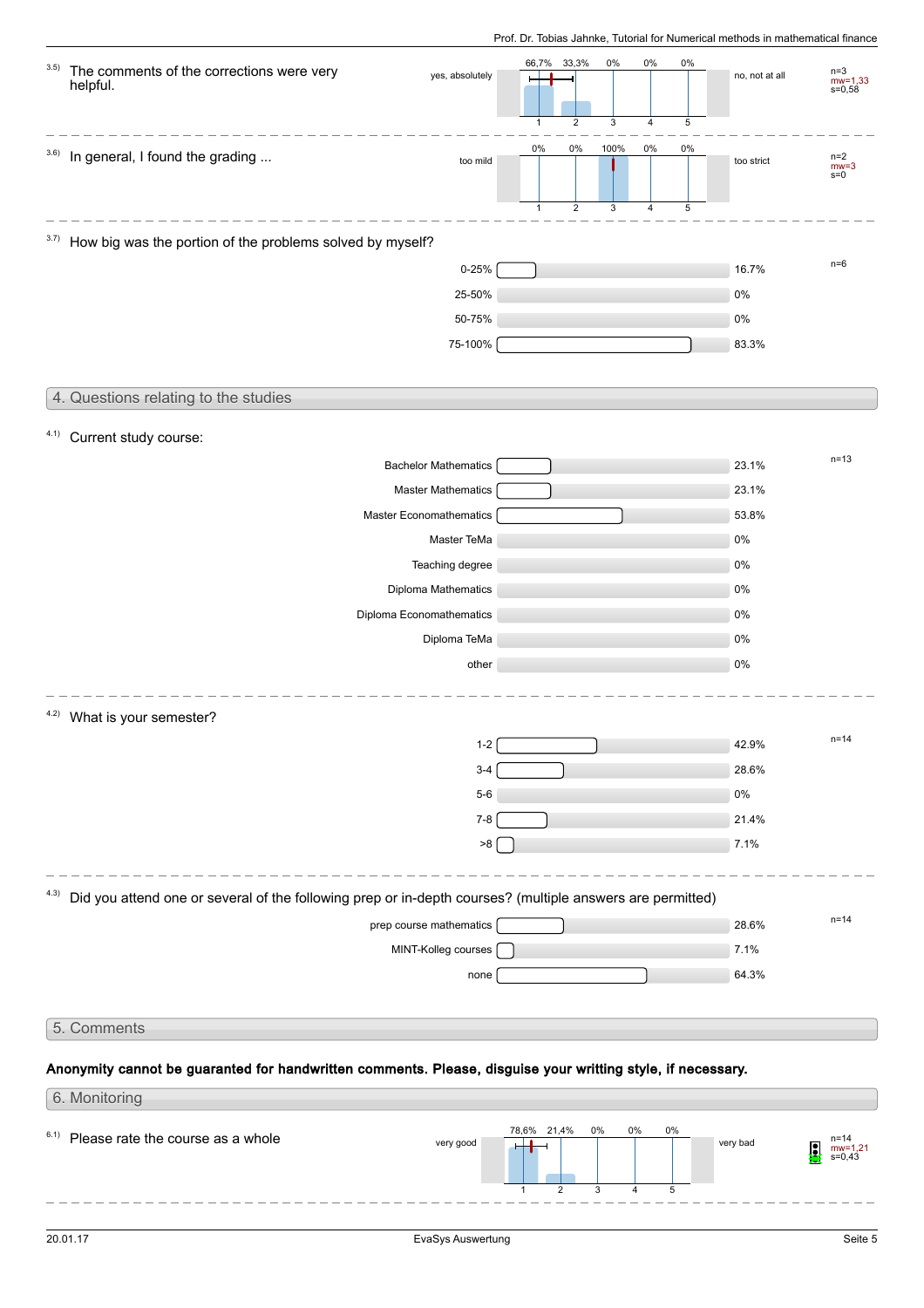

For more information see: www.pst.kit.edu/eval-info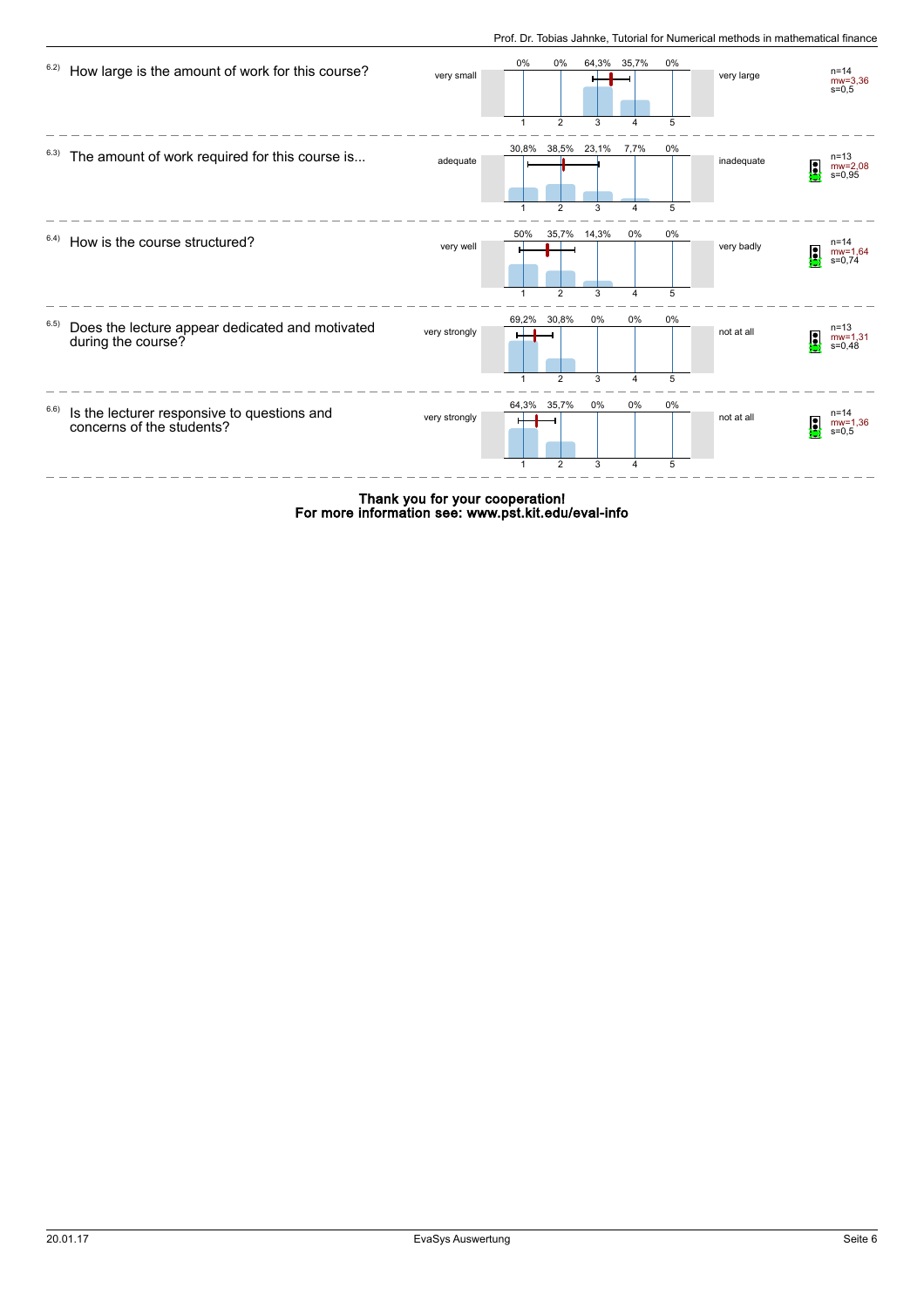--------

# Profillinie

### Teilbereich: 01. WS 2016/17 Mathematik

Name der/des Lehrenden: Prof. Dr. Tobias Jahnke Titel der Lehrveranstaltung:

(Name der Umfrage)

Tutorial for Numerical methods in mathematical finance

Verwendete Werte in der Profillinie: Mittelwert

#### 1. Questions relating to Exercises

| 1.2)  | How do you assess the participation of your<br>colleagues in the course?                             | very intensive  |  |  | very small     | $n = 14$ | $mw=2,00$      |
|-------|------------------------------------------------------------------------------------------------------|-----------------|--|--|----------------|----------|----------------|
|       | <sup>1.3)</sup> How much do you enjoy attending this course?                                         | very much       |  |  | not at all     | $n = 14$ | $mw = 1.57$    |
| (1.5) | Coordination of the contents of this course with that<br>of other courses in my curriculum is        | very good       |  |  | very bad       | $n=13$   | $mw = 2,00$    |
|       | <sup>1.6)</sup> Aims and requirements of the lecture are cleary<br>formulated.                       | yes, absolutely |  |  | no, not at all | $n=13$   | $mw = 1,31$    |
|       | 1.7) The design (with regard to contents) of the lecture<br>was comprehensible to me.                | yes, absolutely |  |  | no, not at all | $n=13$   | $mw = 1,38$    |
|       | <sup>1.8)</sup> The relevance of the topics was made clear.                                          | yes, absolutely |  |  | no, not at all | $n = 14$ | $mw = 1,43$    |
|       | 1.9) The presentation (on blackboard or the like) was<br>clear.                                      | yes, absolutely |  |  | no, not at all | $n = 14$ | $mw = 1,57$    |
|       | 1.10) The presentation (on blackboard or the like) was<br>legible.                                   | yes, absolutely |  |  | no, not at all | $n = 14$ | $mw = 1,50$    |
|       | 1.11) The exercise course stimulated my interest in the<br>subject.                                  | yes, absolutely |  |  | no, not at all | $n = 14$ | $mw = 1,64$    |
|       | $1.12$ ) I felt free to bring in questions and comments.                                             | yes, absolutely |  |  | no, not at all | $n = 14$ | $mw = 1,36$    |
|       | 1.13) Contents                                                                                       | very easy       |  |  | very difficult | $n = 14$ | $mw = 3,43$    |
|       | <sup>1.14)</sup> The matching with the lecture.                                                      | very high       |  |  | very low       | $n = 14$ | $mw = 1,43$    |
|       | 1.15) Knowledge gain.                                                                                | very high       |  |  | very low       | $n = 14$ | $mw = 1,93$    |
|       | $1.16$ ) Speed.                                                                                      | very slow       |  |  | very fast      | $n = 14$ | $mw = 2,93$    |
|       | 1.17) Clarity (by helpful examples)                                                                  | very clear      |  |  | very abstract  | $n = 14$ | $mw = 1,79$    |
|       | 1.18) Suitability of teaching and learning materials if<br>offered                                   | very good       |  |  | very bad       | $n=13$   | $mw = 1,62$    |
|       | 1.22) The amount of topics was                                                                       | too small       |  |  | too big        | $n = 14$ | $mw = 3.29$    |
|       | 1.23) The requirements of the exercise on me were -                                                  | too low         |  |  | too high       | $n=13$   | $mw = 3.54$    |
|       | <sup>1.24)</sup> Do you understand the importance of the course<br>contents to your further studies? | very clearly    |  |  | not at all     |          | $n=14$ mw=2.07 |
|       | $(1.26)$ I learn a lot during this course                                                            | completely true |  |  | not at all     | $n = 14$ | $mw = 1,43$    |
|       | 1.27) Does the lecturer point out the connection between<br>theory and practice?                     | very strongly   |  |  | not at all     | $n = 14$ | $mw = 2,36$    |
|       | 2. Questions concerning room conditions                                                              |                 |  |  |                |          |                |
|       |                                                                                                      |                 |  |  |                |          |                |
|       | <sup>2.1)</sup> The size of the room in comparison to the number of<br>course participants is        | Appropriate     |  |  | Inappropriate  | $n = 13$ | $mw = 1,00$    |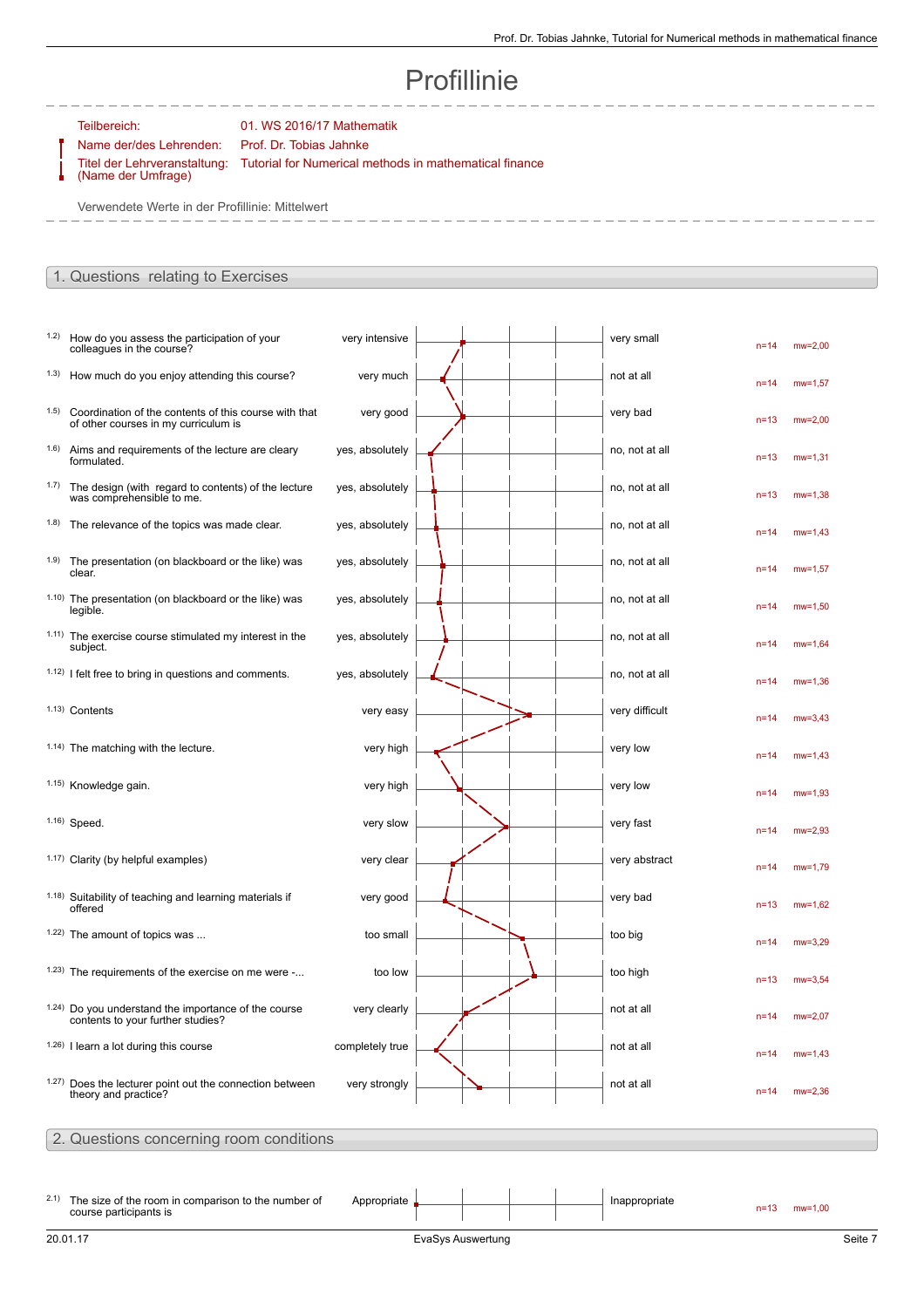|      | 2.2) The acoustics in this room is                                                | Very good       |  | Very bad       | $n = 13$ | $mw = 1,00$ |
|------|-----------------------------------------------------------------------------------|-----------------|--|----------------|----------|-------------|
|      | 2.3) View conditions in this room are                                             | Very good       |  | Very bad       | $n = 10$ | $mw = 1.40$ |
|      | 3. Questions concerning the homework assignments                                  |                 |  |                |          |             |
|      | 3.2) The problems matched the lecture.                                            | yes, absolutely |  | no, not at all | $n=6$    | $mw=1,00$   |
|      | 3.3) The problems helped me very much to understand<br>the topics of the lecture. | yes, absolutely |  | no, not at all | $n=6$    | $mw = 1.83$ |
| 3.4) | In general, the corrections of the problems were<br>made very carefully.          | yes, absolutely |  | no, not at all | $n=4$    | $mw = 2,25$ |
|      | 3.5) The comments of the corrections were very helpful.                           | yes, absolutely |  | no, not at all | $n=3$    | $mw = 1,33$ |
|      | 3.6) In general, I found the grading                                              | too mild        |  | too strict     | $n=2$    | $mw=3.00$   |
|      | 6. Monitoring                                                                     |                 |  |                |          |             |
| 6.1) | Please rate the course as a whole                                                 | very good       |  | very bad       | $n = 14$ | $mw = 1,21$ |
| 6.2) | How large is the amount of work for this course?                                  | very small      |  | very large     | $n = 14$ | $mw = 3.36$ |
|      | 6.3) The amount of work required for this course is                               | adequate        |  | inadequate     | $n=13$   | $mw = 2.08$ |
| 6.4) | How is the course structured?                                                     | very well       |  | very badly     | $n = 14$ | $mw = 1.64$ |
| 6.5) | Does the lecture appear dedicated and motivated<br>during the course?             | very strongly   |  | not at all     | $n = 13$ | $mw = 1,31$ |

very strongly  $\begin{array}{|c|c|c|}\hline \text{\hspace{.2cm} & \hspace{.2cm} & \hspace{.2cm} & \hspace{.2cm} & \hspace{.2cm} & \hspace{.2cm} \hline \text{\hspace{.2cm} & \hspace{.2cm} & \hspace{.2cm} & \hspace{.2cm} & \hspace{.2cm} \end{array}$  not at all

 $6.6$ ) Is the lecturer responsive to questions and concerns of the students?

n=14 mw=1,36